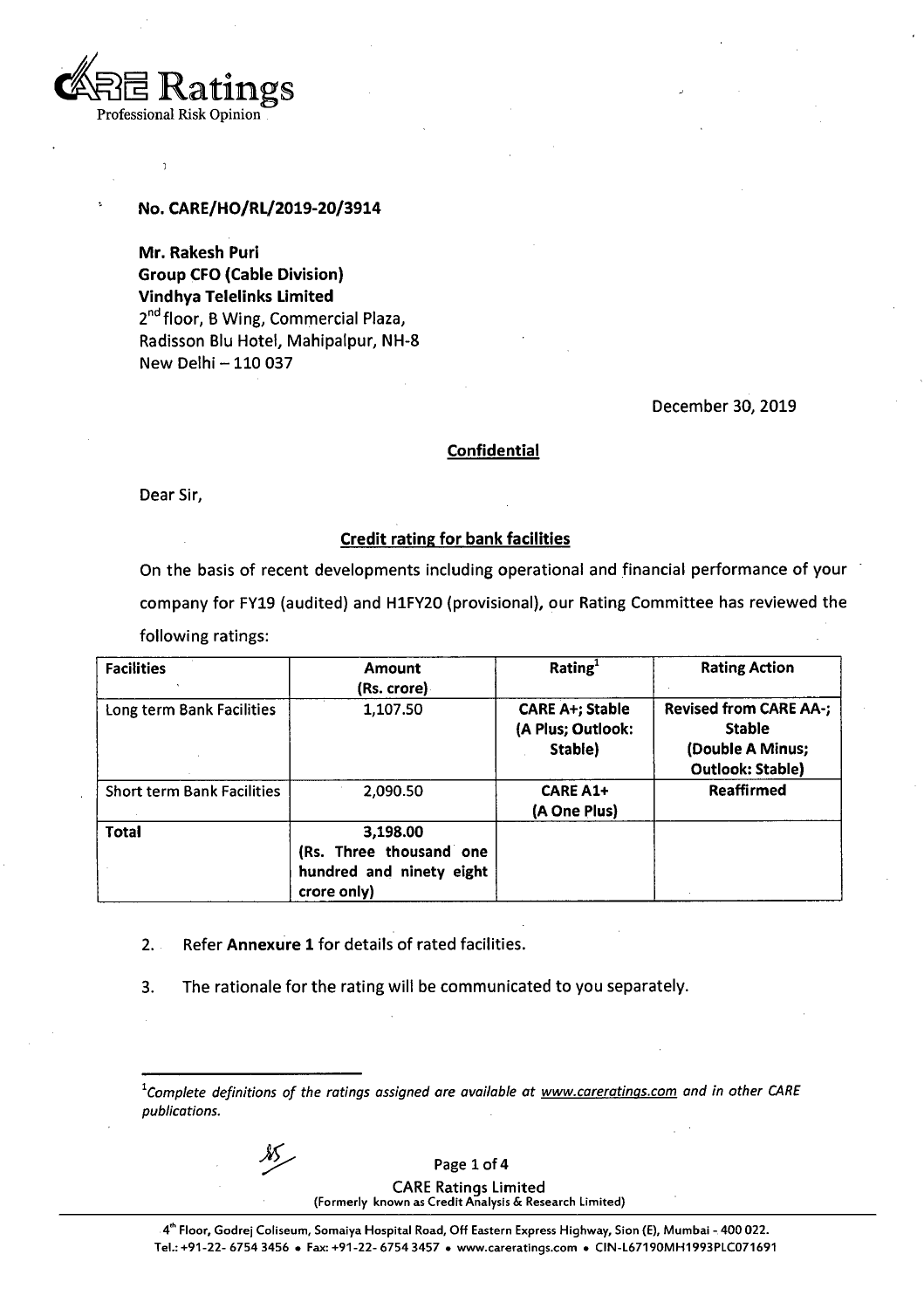CARE reserves the right to undertake a surveillance/review of the rating from time to time, based on circumstances warranting such review, subject to at least one such review/surveillance every year. 4.

.<br>محمد

- CARE reserves the right to revise/reaffirm/withdraw the rating assigned as also revise the outlook, as a result of periodic review/surveillance, based on any event or information which in the opinion of CARE warrants such an action. In the event of failure on the part of the entity to furnish such information, material or clarifications as may be required by CARE so as to enable it to carry out continuous monitoring of the rating of the bank facilities, CARE shall carry out the review on the basis of best available information throughout the life time of such bank facilities. In such cases the credit rating symbol shall be accompanied by "ISSUER NOT COOPERATING". CARE shall also be entitled to publicize/disseminate all the afore-mentioned rating actions in any manner considered appropriate by it, without reference to you. 5.
- CARE ratings do not take into account the sovereign risk, if any, attached to the foreign currency loans, and the ratings are applicable only to the rupee equivalent of these loans. **6.**
- Our ratings do not factor in any rating related trigger clauses as per the terms of the facility/instrument, which may involve acceleration of payments in case of rating downgrades. However, if any such clauses are introduced and if triggered, the ratings may see volatility and sharp downgrades. 7.
- Users of this rating may kindly refer our website [www.careratings.com](http://www.careratings.com) for latest update on the outstanding rating. 8.
- CARE ratings are **not** recommendations to sanction, renew, disburse or recall the. concerned bank facilities. **9.**

If you need any clarification, you are welcome to approach us in this regard.

*fp*

Page 2 of 4 CARE Ratings Ltd.

4<sup>th</sup> Floor, Godrej Coliseum, Somaiya Hospital Road, Off Eastern Express Highway, Sion (E), Mumbai - 400 022. Tel.:+91-22-6754 3456 • Fax:+91-22-6754 3457 • [www.careratings.com](http://www.careratings.com) ♦ CIN-L67190MH1993PLC071691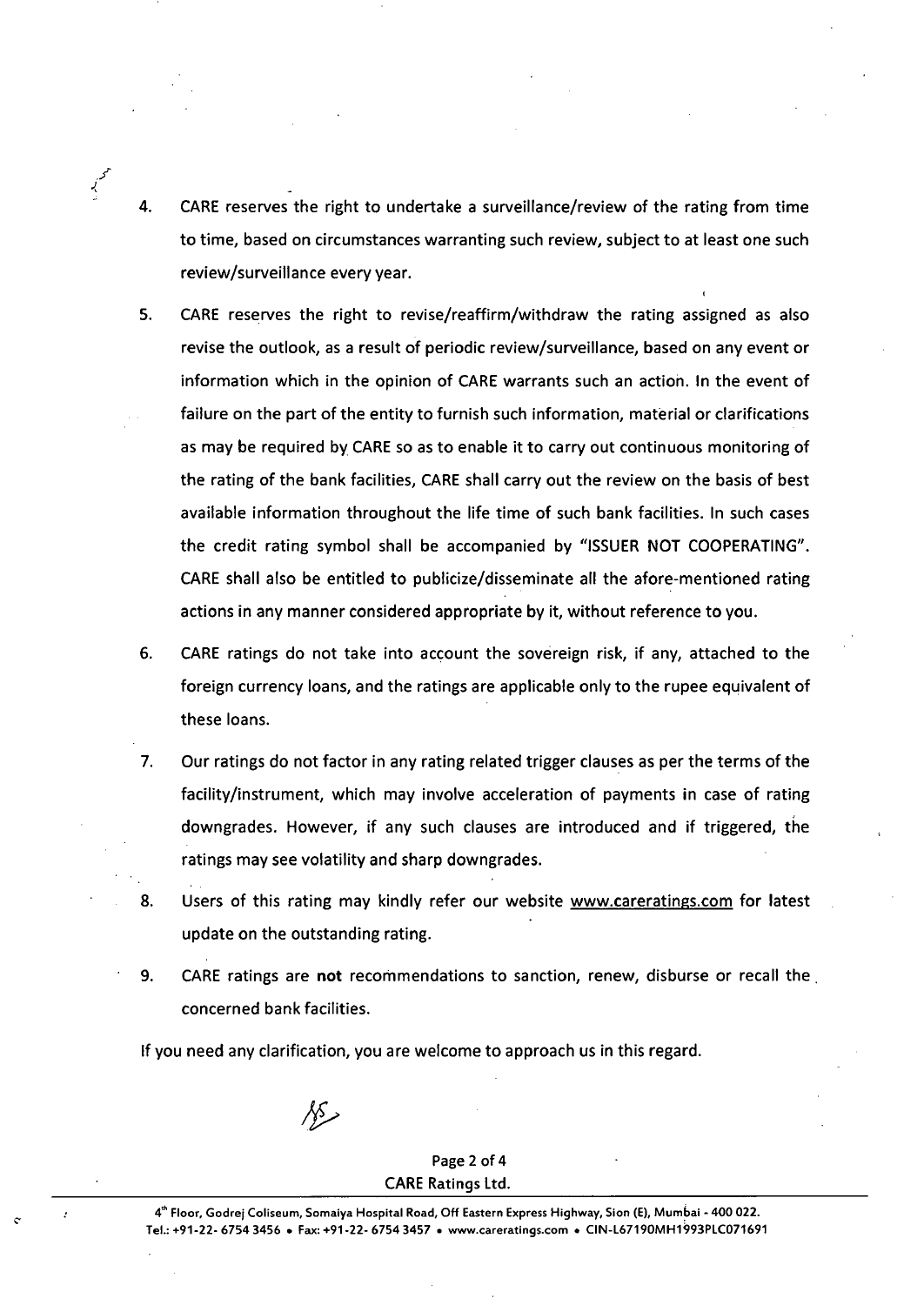### Thanking you,

Yours faithfully,

 $S$ **urabh** Manager surabhi.nahar@careratings.com

**[Sharmila Jain]** Deputy General Manager [sharmila.iain@careratings.com](mailto:sharmila.iain@careratings.com)

> **1 I**

#### Enel.: As above

#### Disclaimer

CARE's ratings are opinions on the likelihood of timely payment of the obligations under the rated instrument and are not recommendations to sanction, renew, disburse or recall the concerned bank facilities or to buy, sell or hold any security. CARE's ratings do not convey suitability or price for the investor. CARE's ratings do not constitute an audit on the rated entity. CARE has based its ratings/outiooks on information obtained from sources believed by it to be accurate and reliable. CARE does not, however, guarantee the accuracy, adequacy or completeness of any information and is not responsible for any errors or omissions or for the results obtained from the use of such information. Most entities whose bank facilities/instruments are rated by CARE have paid a credit rating fee, based on the amount and type of bank facilities/instruments. CARE or its subsidiaries/associates may also have other commercial transactions with the entity. In case of partnership/proprietary concerns, the rating /outlook assigned by CARE is, inter-alia, based on the capital deployed by the partners/proprietor and the financial strength of the firm at present. The rating/outlook may undergo change in case of withdrawal of capital or the unsecured loans brought in by the partners/proprietor in addition to the financial performance and other relevant factors. CARE is not responsible for any errors and states that it has no financial liability whatsoever to the users of CARE's rating.

Our ratings do not factor in any rating related trigger clauses as per the terms of the facility/instrument, which may involve acceleration of payments in case of rating downgrades. However, if any such clauses are introduced and if triggered, the ratings may see volatility and sharp downgrades.

## Page 3 of 4 CARE Ratings Ltd.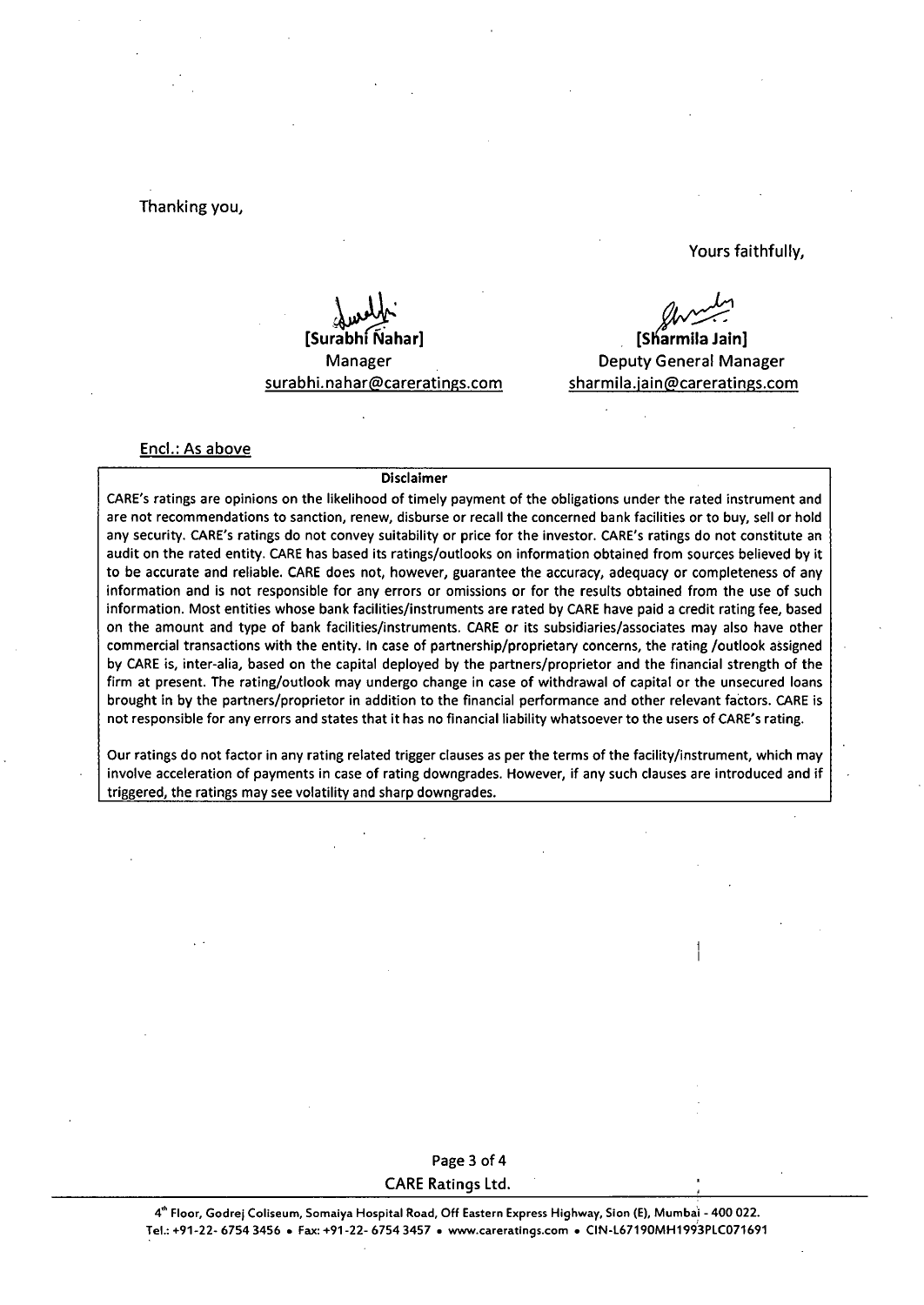# **Annexure 1 Details of Rated Facilities**

## **1. Long-term facilities**

**l.A. Secured rupee term loans**

*(Rs. crore)*

| Sr. No. | Name of Lender    | <b>Rated Amount</b> | <b>Remarks</b>                                                                              |
|---------|-------------------|---------------------|---------------------------------------------------------------------------------------------|
| 1.      | <b>RBL Bank</b>   | 52.50               | Repayable in 12 quarterly installments<br>commencing from December 2017                     |
| 2.      | <b>RBL Bank</b>   | 45.00               | Repayable in 20 quarterly installment<br>after 15 months from first date of<br>disbursement |
| 3.      | <b>ICICI Bank</b> | 100.00              | quarterly<br>Repayable in 8 equal<br>installments starting from April 2020                  |
|         | Total             | 197.50              |                                                                                             |

# **l.B. Fund Based limits**

|                |                            | (Rs. crore) |
|----------------|----------------------------|-------------|
| Sr. No.        | <b>Name of Lender</b>      | Amount*     |
|                | <b>State Bank of India</b> | 420.00      |
| $\overline{2}$ | <b>IDBI Bank Ltd.</b>      | 20.00       |
| 3              | <b>HDFC Bank Ltd.</b>      | 70.00       |
| 4              | <b>RBL Bank</b>            | 170.00      |
| 5              | Axis Bank Ltd.             | 80.00       |
| 6              | <b>ICICI Bank Ltd.</b>     | 25.00       |
|                | <b>IDFC Bank</b>           | 125.00      |
|                | Total                      | 910.00      |

*\*CC=Cash credit;*

**Total long-term facilities (l.A. + l.B.) Rs. 1,107.50 crore**

## **2. Short-term facilities**

## **2.A. Non fund based limits**

|         |                            | (Rs. crore) |
|---------|----------------------------|-------------|
| Sr. No. | Name of Lender             | Amount*     |
|         | <b>State Bank of India</b> | 949.00      |
| 2       | <b>IDBI Bank Ltd.</b>      | 200.00      |
| 3       | HDFC Bank Ltd.             | 270.00      |
| 4       | <b>RBL Bank</b>            | 301.50      |
| 5       | Axis Bank Ltd.             | 270.00      |
| 6       | <b>ICICI Bank Ltd.</b>     | 75.00       |
| 7       | <b>IDFC Bank</b>           | 25.00       |
|         | <b>Total</b>               | 2,090.50    |

*\*LC=Letter of credit; BG=Bank guarantee*

## **Total short-term facilities (2.) Rs. 2,090.50 crore**

 $\sqrt{2}$ 

CARE Ratings Ltd.

Page 4 of 4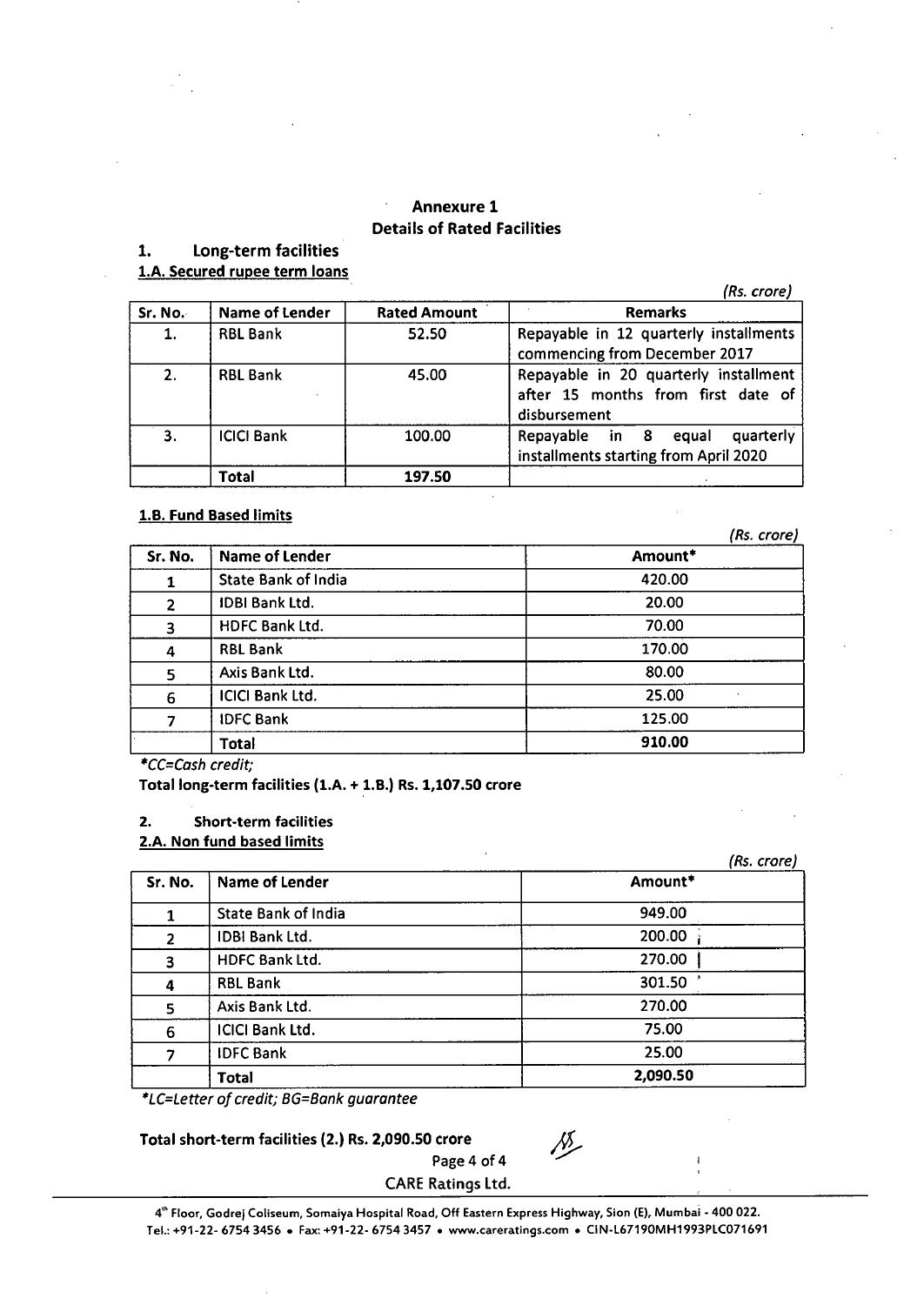

### **No. CARE/HO/RL/2019-20/3915**

**Mr. Rakesh Puri Group CFO (Cable Division) Vindhya Tefelinks Limited** 2<sup>nd</sup> floor, B Wing, Commercial Plaza, Radisson BIu Hotel, Mahipalpur, NH-8 New Delhi-110 037

December 30, 2019

#### **Confidential**

Dear Sir,

## **Credit rating for outstanding Non-Convertibie Debenture issue**

On a review of recent developments including operational and financial performance of your company for FY19 (audited) and H1FY20 (provisional), our Rating Committee has reviewed the following rating:

| <b>Instrument</b>                  | <b>Amount</b><br>(Rs. crore)           | Rating <sup>1</sup>                                           | <b>Rating Action</b>                                                                   |
|------------------------------------|----------------------------------------|---------------------------------------------------------------|----------------------------------------------------------------------------------------|
| Non-Convertible<br>Debenture issue | 100<br>(Rs. One hundred<br>crore only) | <b>CARE A+; Stable</b><br>(A Plus); Outlook:<br><b>Stable</b> | <b>Revised from CARE AA-;</b><br><b>Stable</b><br>(Double A Minus; Outlook:<br>Stable) |

2. The repayment terms for the NCDs are as follows:

| <b>ISIN</b>  | Amount<br>(Rs. crore) |       | Coupon Rate Repayment terms           |
|--------------|-----------------------|-------|---------------------------------------|
| INE707A08017 | 50.00                 | 8.50% | Bullet repayment on February 15, 2022 |
| INE707A08025 | 17.00                 | 8.40% | Bullet repayment on October 23, 2020  |
| INE707A08033 | 17.00                 | 8.40% | Bullet repayment on October 25, 2021  |
| INE707A08041 | 16.00                 | 8.40% | Bullet repayment on October 25, 2022  |

3. The rationale for the rating will be communicated to you separately.

*1Complete definitions ofthe ratings assignedare available at [www.careratinas.com](http://www.careratinas.com) andin other CARE publications.*

Page 1 of 3

CARE Ratings Limited **(Formerly known as Credit Analysis & Research Limited)**

4th Floor, Godrej Coliseum, Somaiya Hospital Road, Off Eastern Express Highway, Sion (E), Mumbai - 400 022. **Tel.:+91-22-6754 <sup>3456</sup> • Fax:+91-22-6754 <sup>3457</sup> . [www.careratings.com](http://www.careratings.com) \* CIN-L67190MH1993PLC071691**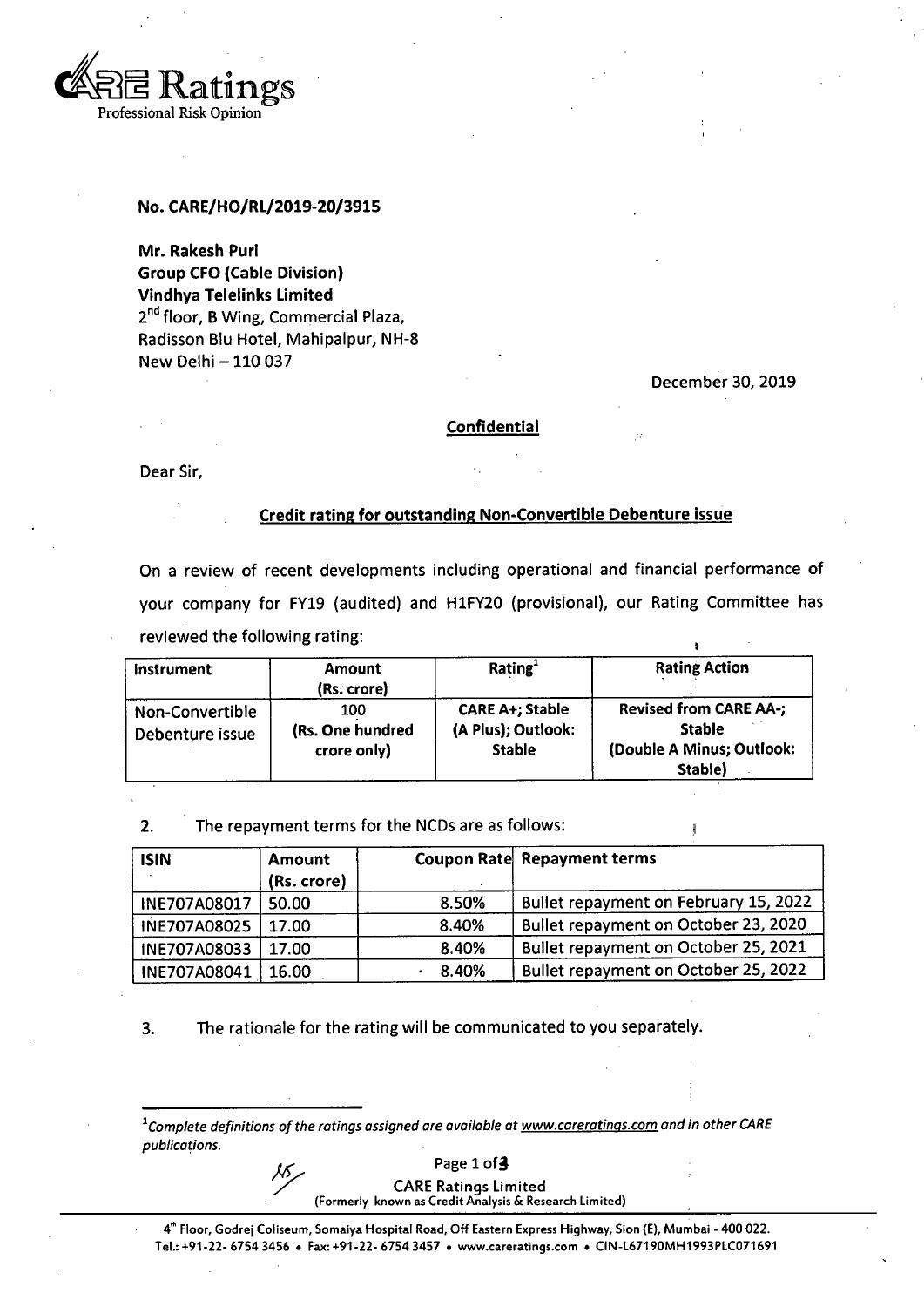- CARE reserves the right to undertake a surveiliance/review of the rating from time to time, based on circumstances warranting such review, subject to at least one such review/surveillance every year. 4.
- CARE reserves the right to revise/reaffirm/withdraw the rating assigned as also revise the outlook, as a result of periodic review/surveillance, based on any event or information which in the opinion of CARE warrants such an action. In the event of failure on the part of the entity to furnish such information, material or clarifications as may be required by CARE so as to enable it to carry out continuous monitoring of the rating of the debt instrument, CARE shall carry out the review on the basis of best available information throughout the life time of such instrument. In such cases the credit rating symbol shall be accompanied by "ISSUER NOT COOPERATING". CARE shall also be entitled to publicize/disseminate all the afore-mentioned rating actions in any manner considered appropriate by it, without reference to you. 5.
- Our ratings do not factor in any rating related trigger clauses as per the terms of the facility/instrument, which may involve acceleration of payments in case of rating downgrades. However, if any such clauses are introduced and if triggered, the ratings may see volatility and sharp downgrades. 6.
- Users of this rating may kindly refer our website [www.careratings.com](http://www.careratings.com) for latest update on the outstanding rating. 7.
- CARE ratings are **not** recommendations to buy, sell, or hold any securities. 8.

If you need any clarification, you are welcome to approach us in this regard.

Thanking you,

Yours faithfully,

**[Surabhi Nahar]** Manager [surabhi.nahar@careratings.com](mailto:surabhi.nahar@careratings.com)

**[Sharmila Jain]** Deputy General Manager sharmila.jain@careratings.com

Page 2 of 3 CARE Ratings Ltd.